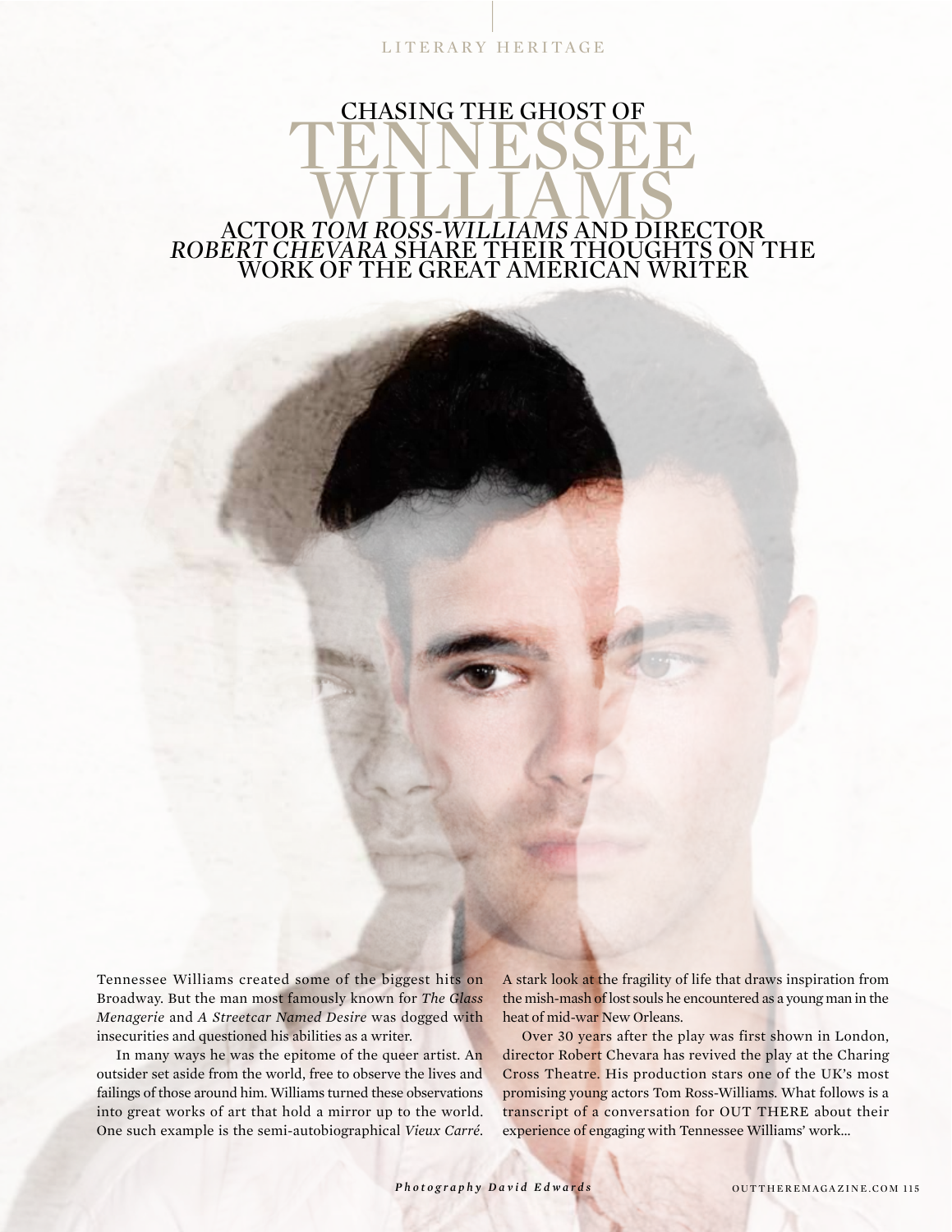*TRW:* When I first read the piece, it felt like the writer was the only sane voice that you can really hold on to. I think that the loneliness is really pointed through Williams' narration, so there is very much a self awareness of that individual voice.

People say it's maybe not the best structured play, but actually from the perspective of the writer the second act is like a constant battle to find independence through loneliness. The first person that tries to drag him down is Nightingale (the dying, destitute painter). He manages to let go of him and then he encounters the landlady Mrs. Wire and she also tries to drag him down with her. Then finally, you have Jane (the middle class runaway) and she almost succeeds in bringing him down, but he somehow escapes. It's almost through other people requiring something of himself that he can find his own independence.

*RC:* I don't agree, by the way, with the analysis that it's a fractured play. The narrative is fractured because by the 70s with his drugs and booze, and also having looked at a lot of 1970s radical queer theatre, he had kind of assimilated that into his work in a way. So the things people don't like about it were primarily the things that were happening in theatre in the late 70s and early 80s. Actually as artists, your work has to develop sometimes, it can be painful when people don't like the way it has developed. Like de Kooning who had this incredible abstract,

theatre can do, I find there to be quite a nice link between myself and a young Tennessee Williams.

*RC:* You know Nina Simone said that even though she got all the accolades and she'd get 3,000 people cheering for her every night, she would go back to her hotel room and when she was completely alone, she would look in the mirror and say, "Is it all worth what I'm doing for this?" And I certainly think that when Williams first started to get success, his fear straight away is that he won't be able to write at the level he was writing at, say five years ago. The critics years ago mirrored those fears back at him. "Oh my god, maybe I'm only a one trick wonder. Oh my god, maybe I've only got two or three great plays left inside me," all of that in his later life was thrown right back at him and his face was rubbed in the dirt.

*TRW:* The deep irony of it was that his only way of coping with it was to write, so here's this prolific writer who kept on writing; but the only way he could cope with dealing with not doing well was to write more.

*RC:* Absolutely, just like Francis Bacon who would paint every single day because it was the only thing he could do to keep himself alive, and I think in many ways, that's what Williams was doing. He was finding some anchor by the process of creation itself. By sitting and writing he's finding some way of finding a

*" I fell in love with the theatre the same time I fell in love with men. "*

expressionist flowering, then as he got older the work became | map through the madness of his world. even more radical and people disliked it. They actually liked the earlier work, and I think there's the dichotomy.

What about how you approached finding the genius and the pain of someone like Tennessee Williams, how did you look at your own life for that?

*TRW:* I guess he writes very well for actors in the sense that almost all of his characters are artists and so that inherent desire to make something of yourself is probably in every actor. That's a real gift because you can just harness that side of yourself. I read this really good quote from him recently in his notebook he wrote while he was actually in *Vieux Carré* or just left it, saying that he thought plays should be "a fearless, unashamed frontal assault on life that gives no room for trepidation". He had this really grandiose idea of what art could do, which I am of the same opinion. He took himself incredibly seriously and believed, I think, because he left so much carnage as a younger person then unless he didn't do something good with it, then it would still all be carnage and I guess that's what I try and do as well.

*RC:* Don't you think every good artist takes themselves really seriously? Everything about your life can be trivial and trivialized and belittled, but actually the art you make on whatever level that is, needs to feel nourished and intense and alive.

*TRW:* Absolutely, and I think we have a much more British sentiment of underplaying things and the serious artist is mocked, but I guess in terms of the things that I do and the things I believe

*TRW:* I think that map is really obvious in *Vieux Carré* and that's what is really lovely about it, but also quite sad.

*RC:* Playing someone who is a genius – one, is very hard, and two, trying to find their way through the maze of life is very hard as well. How did you approach that journey? Did you approach it through the words or did you find it through his writing?

*TRW:* I guess it was a mixture. From that first recording you sent me of his incredibly theatrical voice, which didn't really belong to where he came from, you just got this sense of this man that really liked having a theatricality. There is this great bit in his memoirs where he says "I fell in love with the theatre the same time I fell in love with men." I think that his theatricality as a person was also about him accepting himself and allowing himself to move away from what he was. So I think that was the start of the journey. I guess then I came upon his writing as well, seeing where the parallels were in his notebooks and his memoirs within this play. But because he never thought of himself as a genius, and probably never did in his life – and certainly never did then – he is quite empathetic in that way, and I think he was less so as he got older. He didn't seem to have much time for a lot of people, but I don't know if they had time for him either.

*RC:* Gore Vidal called him the glorious bird because he was this kind of amazing creature when he walked into the room, and as you said he had this voice and you couldn't stop looking at him. In some ways, HE was the art. He was also as quick as a whip. On